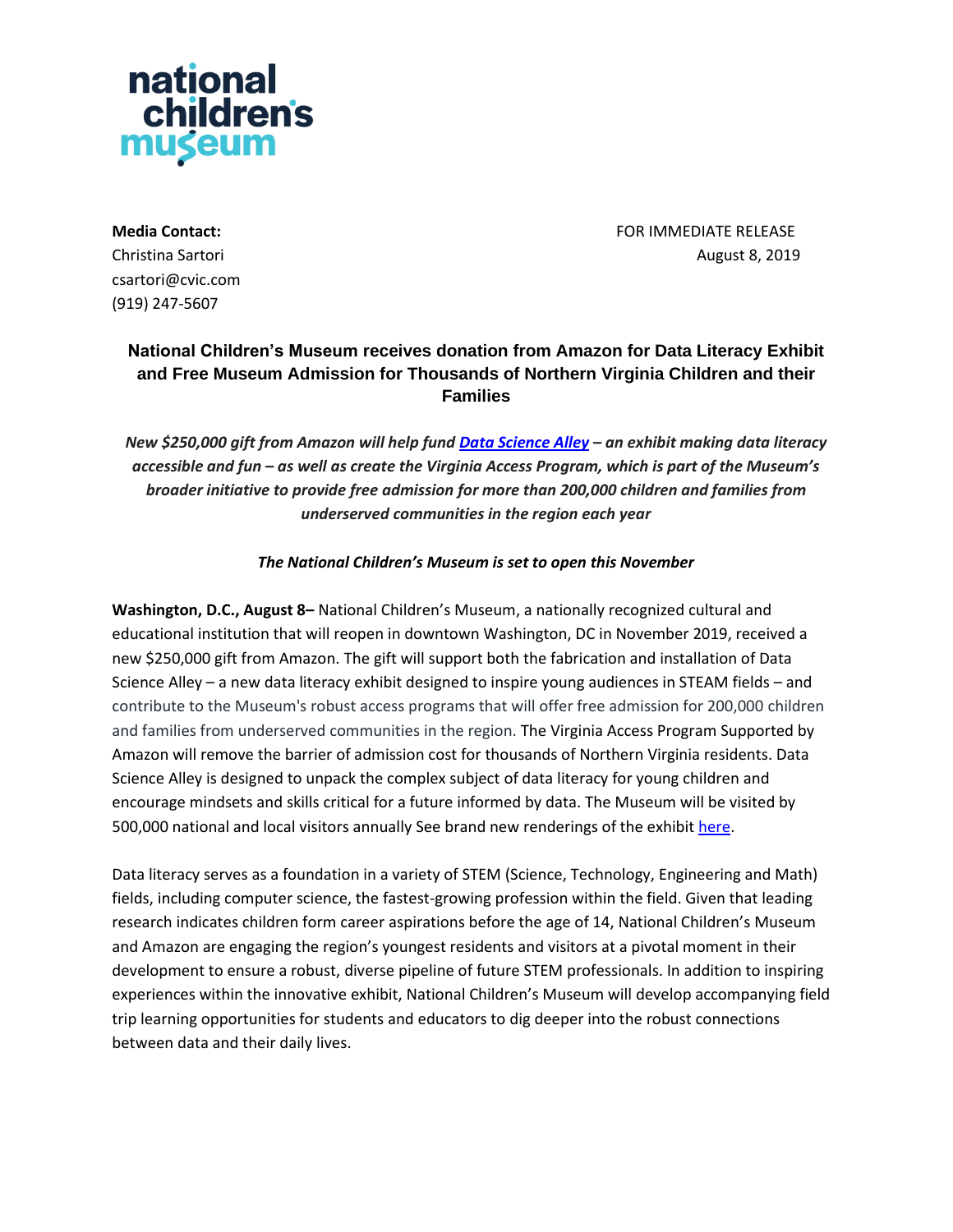

Amazon is also helping to ensure free museum admission for Northern Virginia residents from underserved communities. Through the Virginia Access Program Supported by Amazon, families will have the opportunity to access a Museum membership through more than 20 local community partners that have existing relationships with families living in under-resourced communities in Alexandria City, Arlington County, Fairfax City, Fairfax County and Falls Church City. The partner organizations will have a membership pass that can be "checked out" and utilized by families. A critical component of the Museum's mission is ensuring that all children can access its exhibits and programs.

"Data literacy is an important topic but one that has not yet been widely covered for young audiences within many cultural institutions," said Crystal Bowyer, President & CEO of National Children's Museum. "We are reimagining what is possible inside a children's museum and believe connecting the dots on data literacy in an age-appropriate way for a diverse population of children is vital. As a leader in innovation and STEM education, Amazon is the perfect partner to present this cutting-edge exhibit and we are incredibly grateful that the Virginia Access Program Supported by Amazon will remove barriers of entry for so many families."

"Amazon is thinking long term about education, especially when it comes to STEM and computer science," said Alice Shobe, Director, Amazon in the Community. "We are excited to donate to one of our new HQ neighbors, National Children's Museum – we believe their unique and hands-on data literacy exhibit and the Virginia Access Program Supported by Amazon will benefit a generation of future innovators in the greater Washington, DC region."

The National Children's Museum data literacy exhibit navigates concepts through personal storytelling and physical play. Guests will enter Data Science Alley through two doorways, each corresponding to a choice presented by a question. Visitors may be asked: "Would you time travel to the past or future?" or "Do you prefer summer or winter?" Guests then vote with their feet, stepping through the LED-ringed doorway that correlates with their response. The doorway sparkles as the guest walks through, and the choice is recorded and translated into a large-scale data visualization. The data point is then displayed in context to other visitors to encourage conversation.

Amazon is committed to bringing more resources to children and young adults to help them build their best future. Amazon has invested more than \$50 million to increase access to computer science/STEM education and has donated more than \$10 million to organizations that promote computer science/STEM education across the country. Amazon's primary computer science access program is [Amazon Future Engineer.](https://www.amazonfutureengineer.com/) Launched in November 2018, Amazon Future Engineer is a four-part childhood-to-career program intended to inspire, educate, and prepare children and young adults from underrepresented and underserved communities to pursue careers in the fast-growing field of computer science. Each year, Amazon Future Engineer aims to inspire more than 10 million kids to explore computer science; provide over 100,000 young people in over 2,000 high schools access to Intro